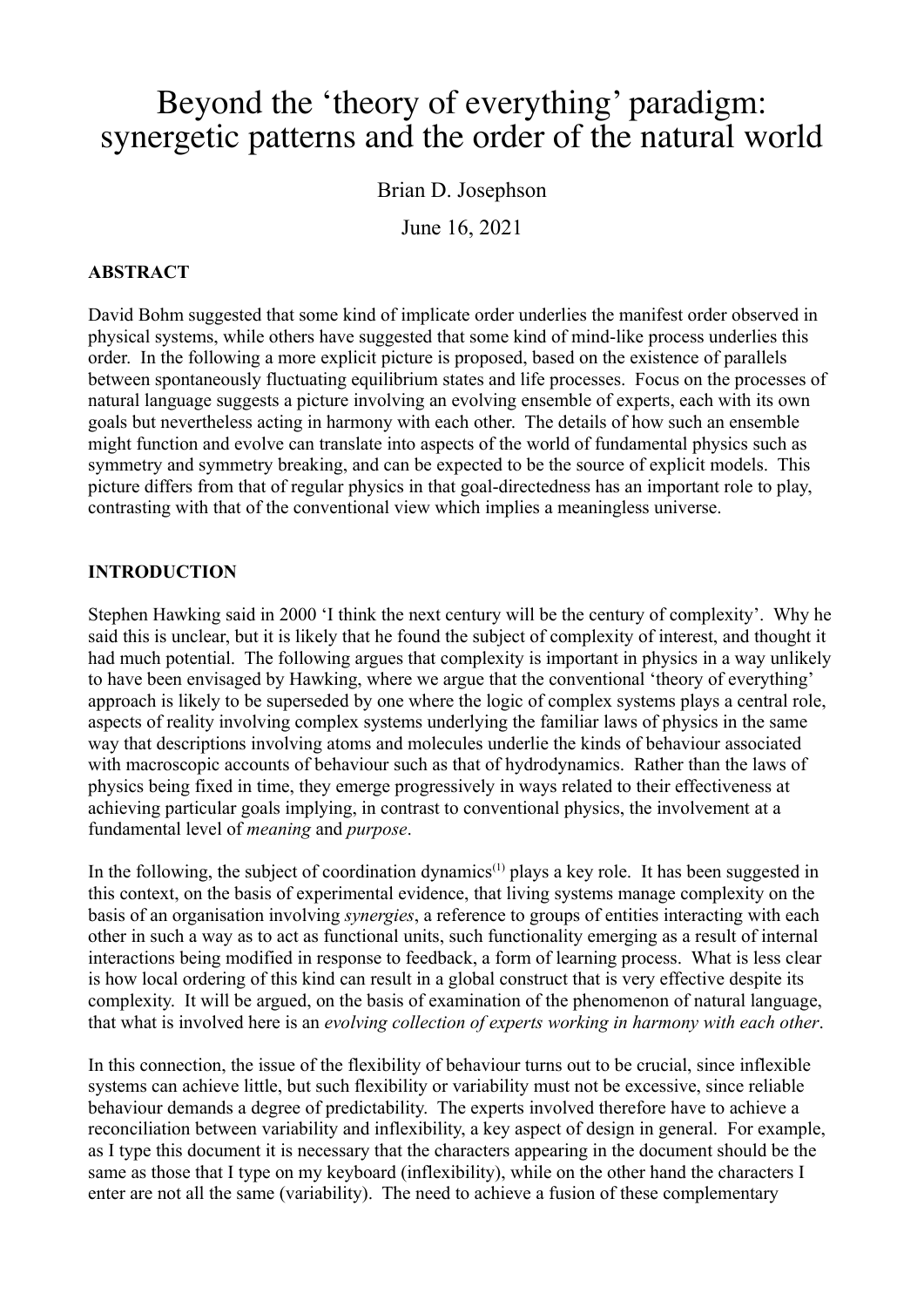aspects strongly constrains what system modifications over time may be possible. These considerations indicate an essentially mathematical aspect of design, more relevant in the context of physics than in that of biology, since uniformity in variable situations is a central characteristic of mathematics.

Linking such accounts of biological systems with fundamental physics is achieved on the basis of instructive parallels between *living systems* and *systems in equilibrium*, which share the feature of persisting over time in one way or another. The phenomenon of crystallisation makes the parallels clearer: a unit cell can be viewed as a collection (synergy), whose expertise consists in being able to organise the movements of other atoms in such a way that copies of the original are the outcome. What we envisage is a more complicated version of the same, with a range of experts working in harmony with each other as discussed. These matters will now be addressed in more detail.

## **EQUILIBRIUM, EXPERTISE AND HARMONY**

As already noted, equilibrium states share with life the feature of persisting over time. This persistence is not automatic, involving a complicated collection of mechanisms in the case of life. The key factor is that sustaining a given condition can involve what might be called expertise, or more generally the activity of collections of experts, each with its own speciality. Coordination dynamics, as noted, postulates organisation involving the functional units known as *synergies*, which it has been argued emerge through self-organisation processes involving feedback from the behaviour of a unit to the interactions between components.

A number of details as to how this works in practice have emerged in the field. For example, the concept of attractor is important, since the attractors of a system have fewer degrees of freedom than does the system as a whole, and it is this factor that makes the system act as a unit rather than just a collection of components behaving more randomly. But the situation is complicated in that external influences can modify the behaviour associated with the attractor, for example switching it from one type of behaviour to another, a situation known as multistability. Such behaviour has modelled mathematically in terms of an equation known as the Haken-Kelso-Bunz (HKB) equation, illustrating the point that mathematical relationships can be of considerable relevance in the context of life. Such switching modifications constitute part of the effective functioning of the system as a whole, as will be discussed in the context of natural language, by providing a mechanism for adaptability (again exemplifying the reconciliation of variability and inflexibility, since it involves a single system with the ability to function in more than one way).

It was noted in the above that crystallisation and life can both be considered to be the outcome of experts working in harmony with each other. The outcomes differ in that a crystal is in effect a static outcome whereas life is a dynamic outcome, the crystal having a fixed background structure (the lattice), whereas biological systems have a constantly varying structure, remaining relatively fixed only in statistical terms. There is additionally a more subtle difference relating to time in that biological expertise involves anticipation, which is not normally relevant in the case of the equilibrium of physical systems.

There is a similarity between the organisation discussed in coordination dynamics and that of computer software, in that both involve collections of functional units working in harmony with each other. But in the case of computer software, the programmer's investigations are the source of the software. Can the organisation of life be explained in the same way? To address this issue we turn to the phenomenon of language, a system that is both effective and complicated, as well as being readily available for detailed study.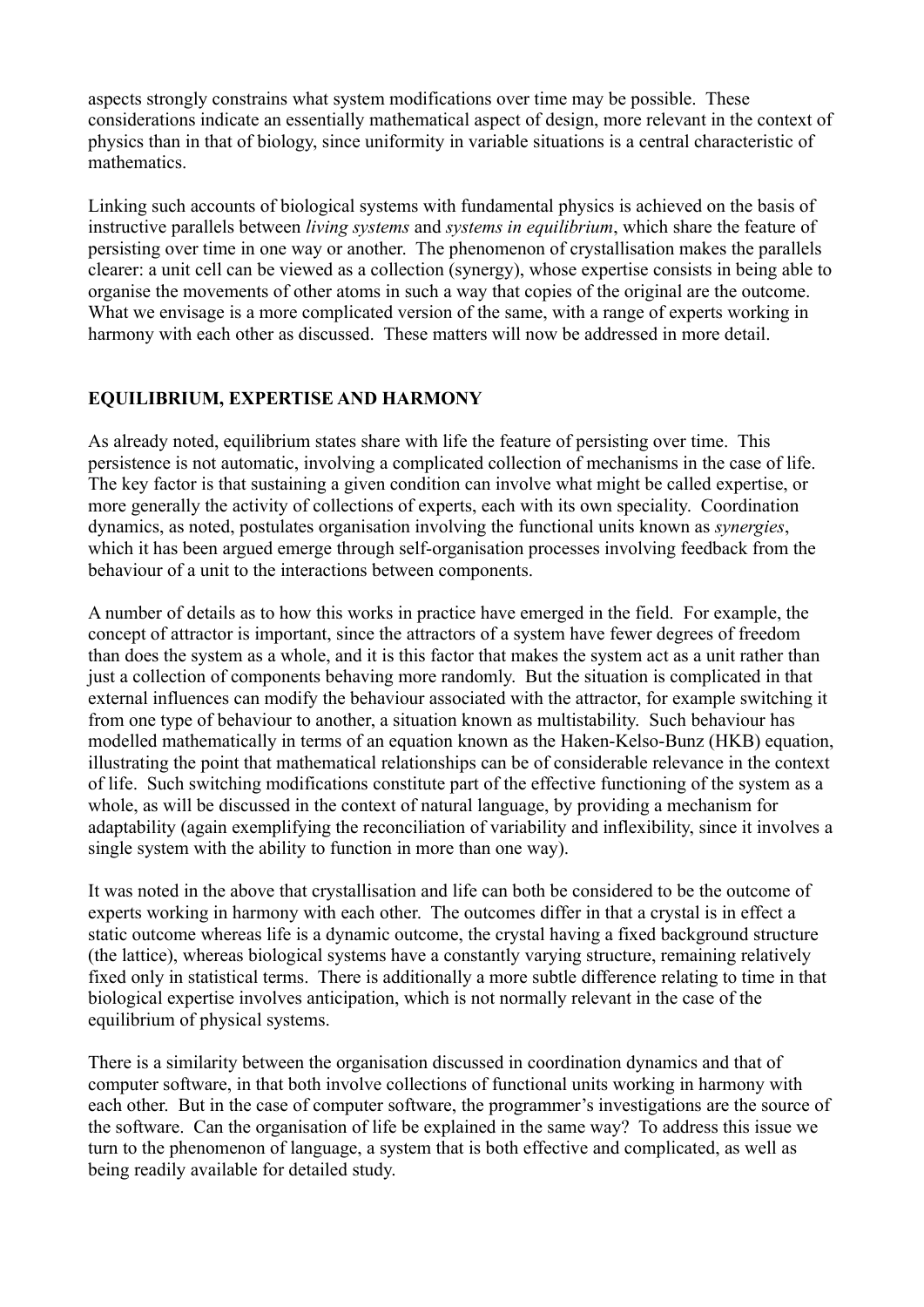### **THE PHENOMENON OF LANGUAGE**

The concept of a collection of experts working in harmony was inspired by study of a computer simulation of language understanding due to  $\overline{W}$ inograd<sup>(2)</sup>. The software runs in a simulated 'blocks world', and has the ability to respond appropriately to quite complicated sentences, such as the question 'is there anything which is bigger than every pyramid but is not as wide as the thing that supports it?'. It was created using a functional approach to the structure of language, an approach based on consideration of the question of what it is that is accomplished by specific features of language (as opposed to the more conventional approach which just focusses on the structure of language as such). The program was designed to simulate such functionality by replicating the activity of the individual processes concerned, including the linkages between them. It might be characterised as a collection of experts (the individual functions defined in the software) working in harmony with each other, in that each expert is able to achieve its specified goals without disrupting the performances of the other experts.

It was not the purpose of Winograd's program to address the question of the development of language, but its structure and organisation gives insights into how this is likely to have happened. It is relevant at this point to introduce the ideas of Charles Sanders Peirce<sup>(3)</sup>, who studied the concept of sign systems generally. His key idea is that such systems have a triadic character, involving a third system mediating the interactions of two others, facilitating their cooperation. In his semiotics he studied in detail various specific ways in which this process occurs, which in the present terminology might be referred to as the manifestation of *varieties of expertise*.

We suppose now that use of a language by individuals involves, as suggested by the computer simulation, the collective activity of organised collections of experts, each expert specialising in its own aspect of language. At any given time such collections are able to ensure effective communication between individuals in a way that requires the ability of the individual experts to work together (the inter-expert harmony referred to), a strong constraint. The question is then how the system is able to move from one effective collection to another. A feature of the program, with an affinity to multistability, appears to be the solution to the dilemma, in that the functioning of the program involved the systematic use of *alternatives*, each involving a default in a given situation, in conunction with an alternative that is used if that default is ineffective. Since such an alternative is immediately available, this strategy takes up less time than would a wider search. But from the present perspective, though this was not included in the functioning of the program, the strategy additionally facilitates the evolution of the whole system, in that the availability of alternatives permits *experimentation*, the search for novelty giving rise to alternatives that, if sufficiently successful, can become the default.

This picture, based on multistability, provides an explanation of how it can be possible to have a system that is highly effective despite its complexity, since it allows for progressive evolution, moving from a relatively stable situation, involving one complicated effective mechanism, to another one based upon a modified equally effective one, with an intermediate exploratory mode for which the standards demanded are less high.

#### **FUNDAMENTAL PHYSICS AND CIRCULAR THEORY**

The question now arises as to how the above picture can be adapted to produce one where, as with Wheeler's 'observer-participancy' concept<sup>(4)</sup>, laws of nature emerge over time rather than being absolute as in the conventional picture. Guha Majumdar $(5)$  has proposed as their origin the presence of a background 'fundamental unified field', a kind of equilibrium state preexisting any universe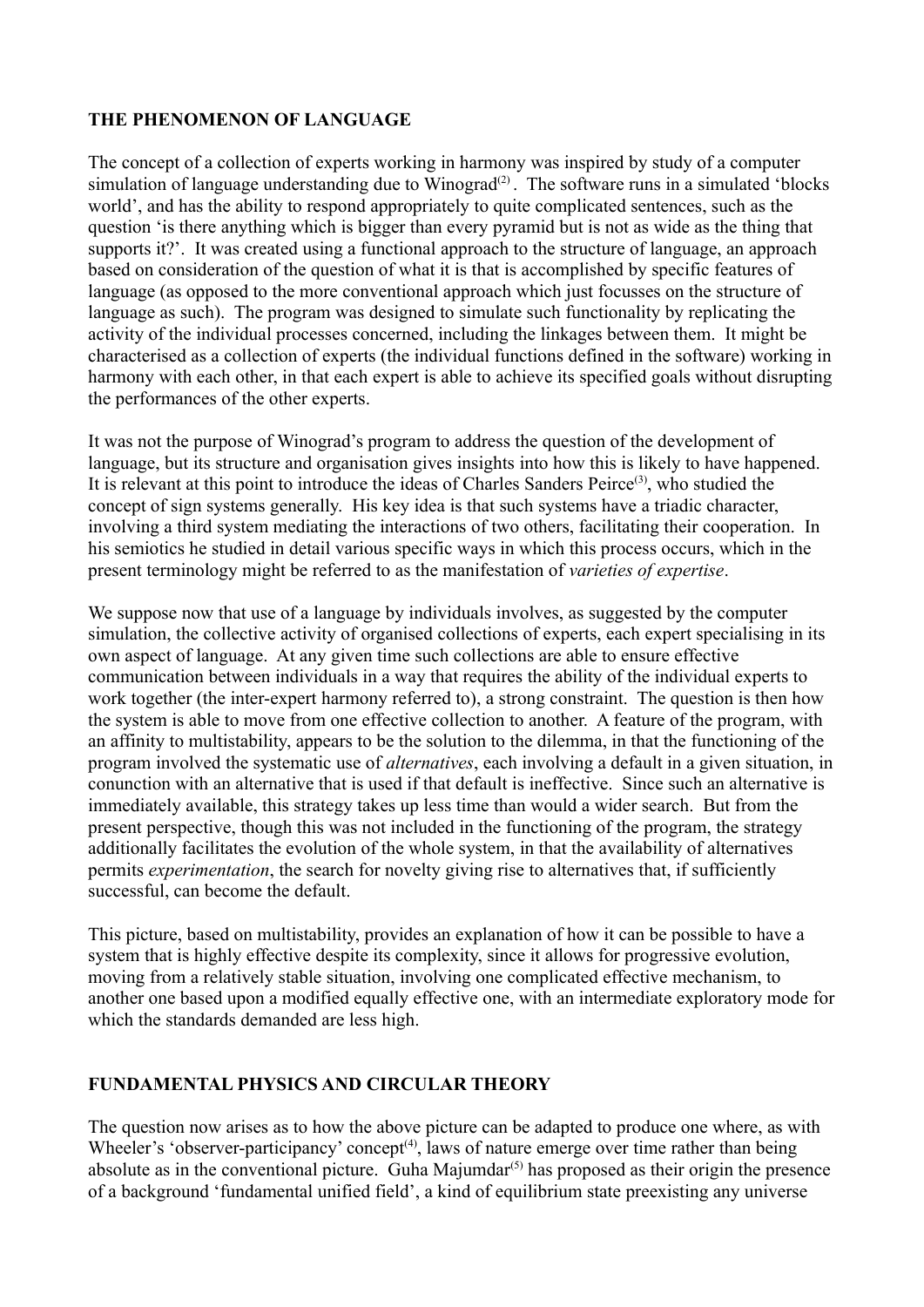where specific physical laws apply. Similarly Yardley<sup>(6)</sup> has posited a 'pi' that 'produces stability and reliability for reality, which, in and of itself, is, markedly, unstable and unreliable'. This Yardley links to Peirce's sign theory, implying that her pi has the ability to respond to signs or patterns present in an appropriate manner. Such a system in the background would, like language, have the potential to evolve so as to become highly effective as an organising mechanism.

Examination of Yardley's writings shows instructive parallels with coordination dynamics. Her 'one entity becoming two and vice-versa' corresponds to the bifurcations that play a role in coordination dynamics. Her mysterious 'every line is the diameter of a circle', when examined carefully (and taking into account also correspondence with the author), is seen to be a reference to the fact that a phase variable is involved, corresponding to the orientation of the diameter of a specific circle. This basic connection is attributed to her 'pi', playing a role analogous to the 'third' of Peirce in that it mediates the relationships between others. The outcome is oppositional dynamics: two separate systems working as one, examples being two people working together to achieve some purpose, or signs and their references working together to achieve an outcome that is the purpose of the use of the sign.

The above can be summarised in the following way. Complex systems tend to self-organise in ways involving triadic relationships, as proposed by Peirce. An aspect of this not considered by Peirce, but implicit in coordination dynamics, involves phase relationships, also involved in the line-circlepi triad of Yardley. This can further be related to the 'experts working in harmony' suggested by our examination of Winograd's program, which harmony may also be related to the way phase can act as an order parameter characterising individual groups. That in addition supports the desired flexibility, since a coherent entity characterised by a single phase parameter can readily become a pair of coherent entities with different frequencies, the mathematics of which can be characterised by the HKB equation.

In her book Yardley emphasises the *omnipresence* of her circles. That may sound curious, but today's physicists have no problem with omnipresent vibrating strings, allowing that they can be open or closed entities analogous to lines and circles, as well as more complicated versions of these known as branes. Perhaps Yardley's invocation of Peircean triads tells us what is really happening below the surface.

An intriguing phenomenon that has some parallels with the above is the observation<sup> $(7)$ </sup> that liquid water responds selectively to auditory signals, generating a range of patterns, suggesting that water itself has states to some extent functioning in ways similar to those discussed here, in terms of the specificity of their responses to perturbations.

#### **WHAT IMPLICATIONS?**

Modelling consistent with these ideas should be possible in ways similar to current modelling of brain processes and neural networks, but that is for the future. However, even at this time some insights are possible. These relate in particular to symmetry and related concepts. Symmetry arises on account of the fact that if something is invariant in response to a particular set of transformations, what is learnt in one situation may be applicable in related situations if the relevant transformations are applied. It is this fact that makes it possible to be expert in a wide variety of situations, it being possible on occasion to produce this invariance by adjusting some parameter. An expert in a skill is someone who by sampling a sufficient number of instances of the skill has been able to set parameters correctly in this way. Simple invariance can in some cases be extended to invariance under the operations of a symmetry group, as can be achieved simply by achieving invariance under a set of operators that can generate the group.